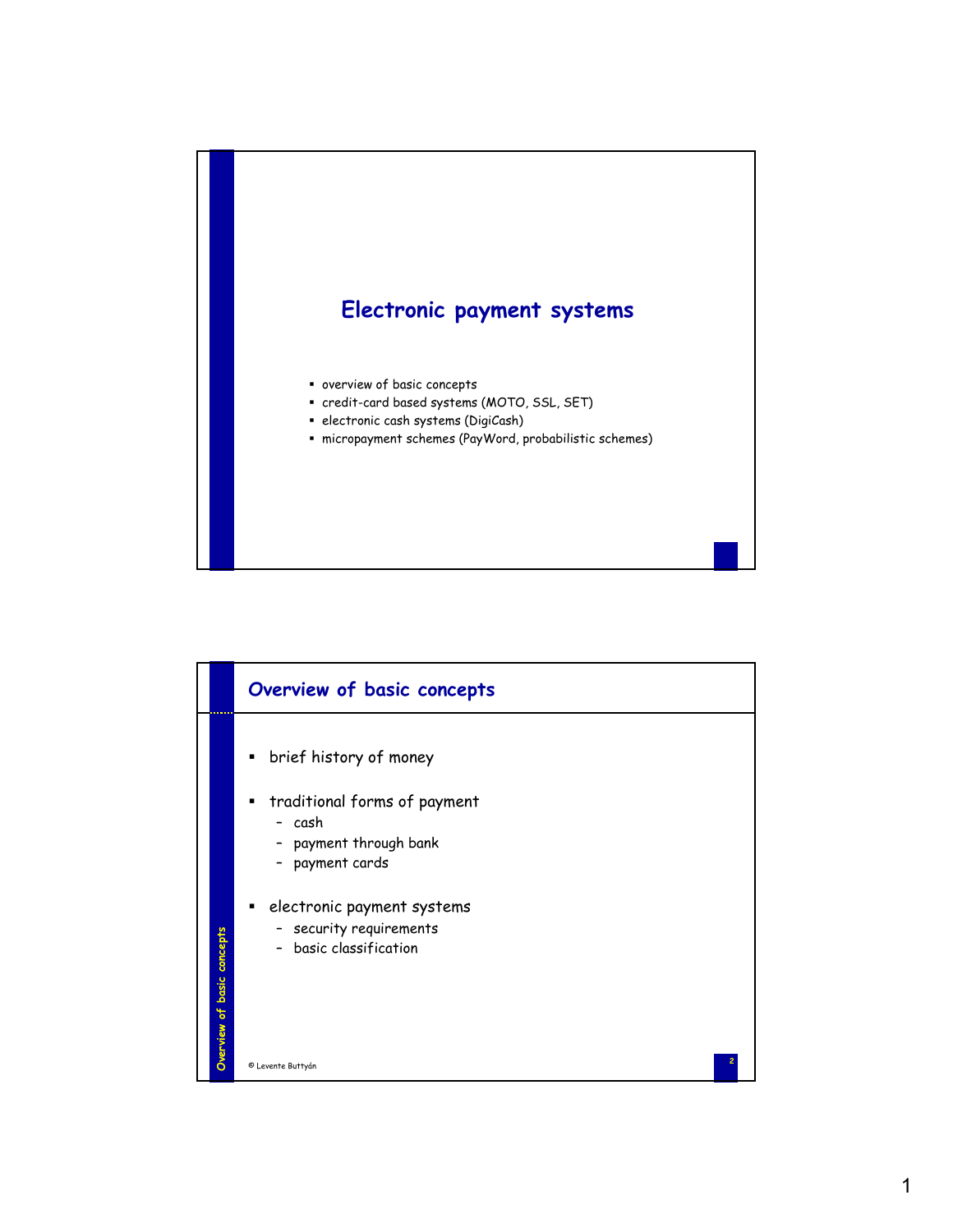

|                            | A brief history of money (cont'd)                                                                                                                                                                                                            |
|----------------------------|----------------------------------------------------------------------------------------------------------------------------------------------------------------------------------------------------------------------------------------------|
|                            | commodity standard<br>$-$ ~ 19 <sup>th</sup> century<br>- use of tokens (e.g., paper notes) which are backed by deposits of<br>gold and silver held by the note issuer<br>- more comfortable and more SECURE!                                |
|                            | fiat money<br>- tokens have value by virtue of the fact that a government<br>declares it to be so AND this assertion is widely accepted<br>- this works only if<br>• the economy is stable<br>• the government is trusted                    |
| Overview of basic concepts | electronic money<br>- $\sim$ end of 20 <sup>th</sup> century<br>paper tokens and metal coins are replaced by electronic<br>representations of money<br>made possible by progress in computing and networking technology<br>© Levente Buttyán |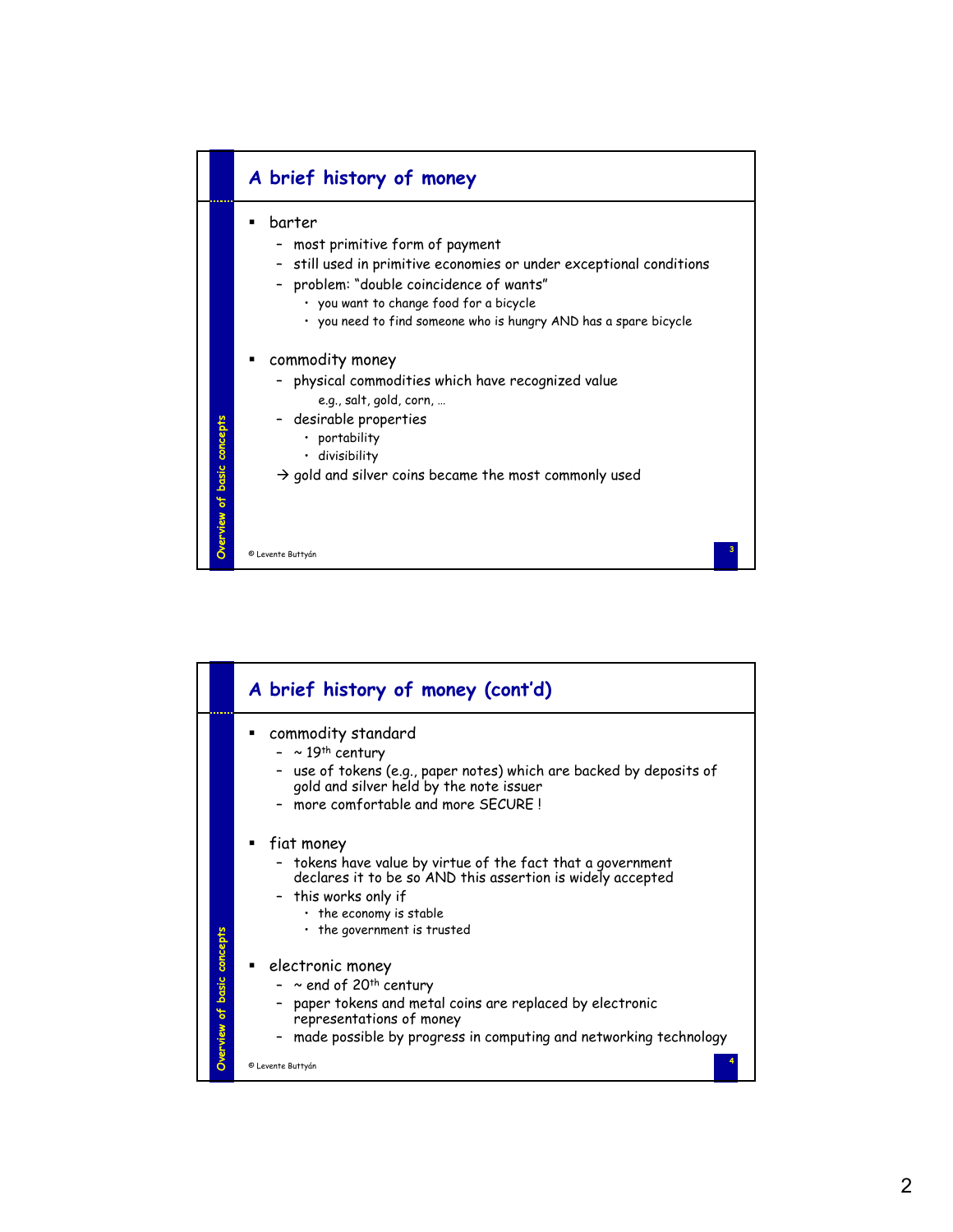

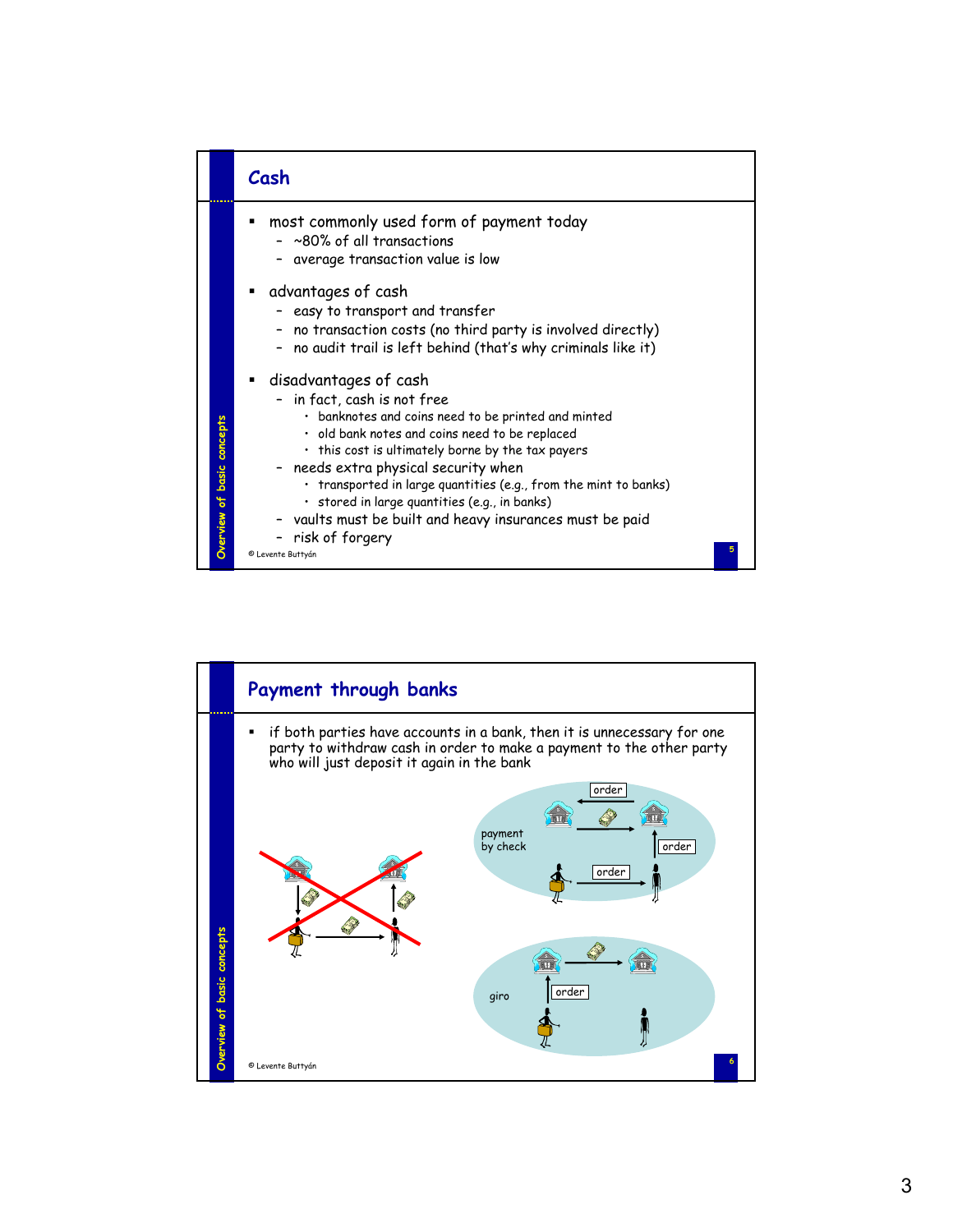

|                            | Giro payment                                                                                            |
|----------------------------|---------------------------------------------------------------------------------------------------------|
|                            | advantages<br>٠<br>- the transaction cannot be initiated unless the payer has enough<br>funds available |
|                            | - can be fully electronic (using the existing banking networks)                                         |
|                            | disadvantage<br>٠<br>the bank must be present at the time of payment<br>$\overline{\phantom{a}}$        |
|                            | quite popular in Hungary<br>٠                                                                           |
|                            |                                                                                                         |
| Overview of basic concepts |                                                                                                         |
|                            | © Levente Buttyán                                                                                       |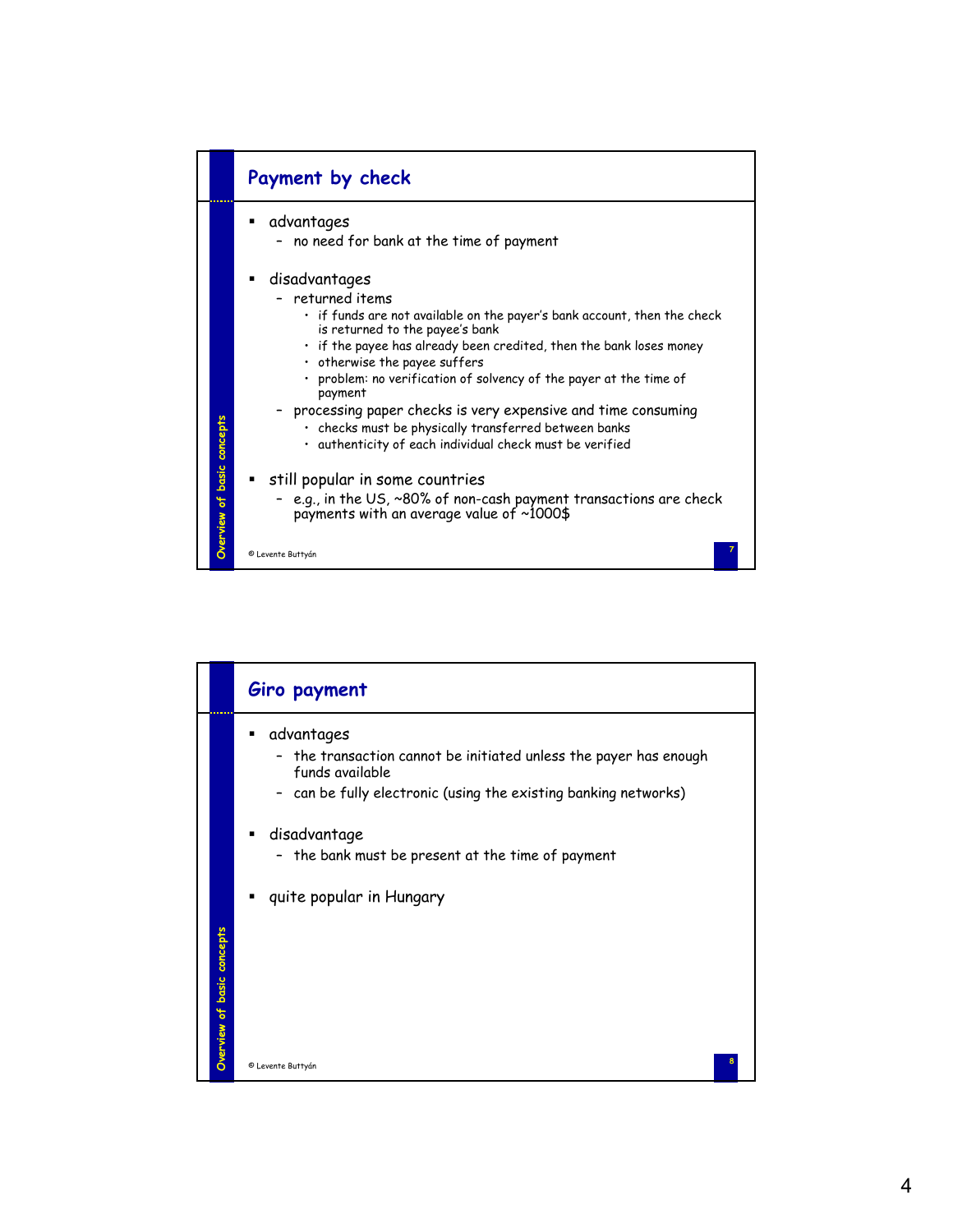

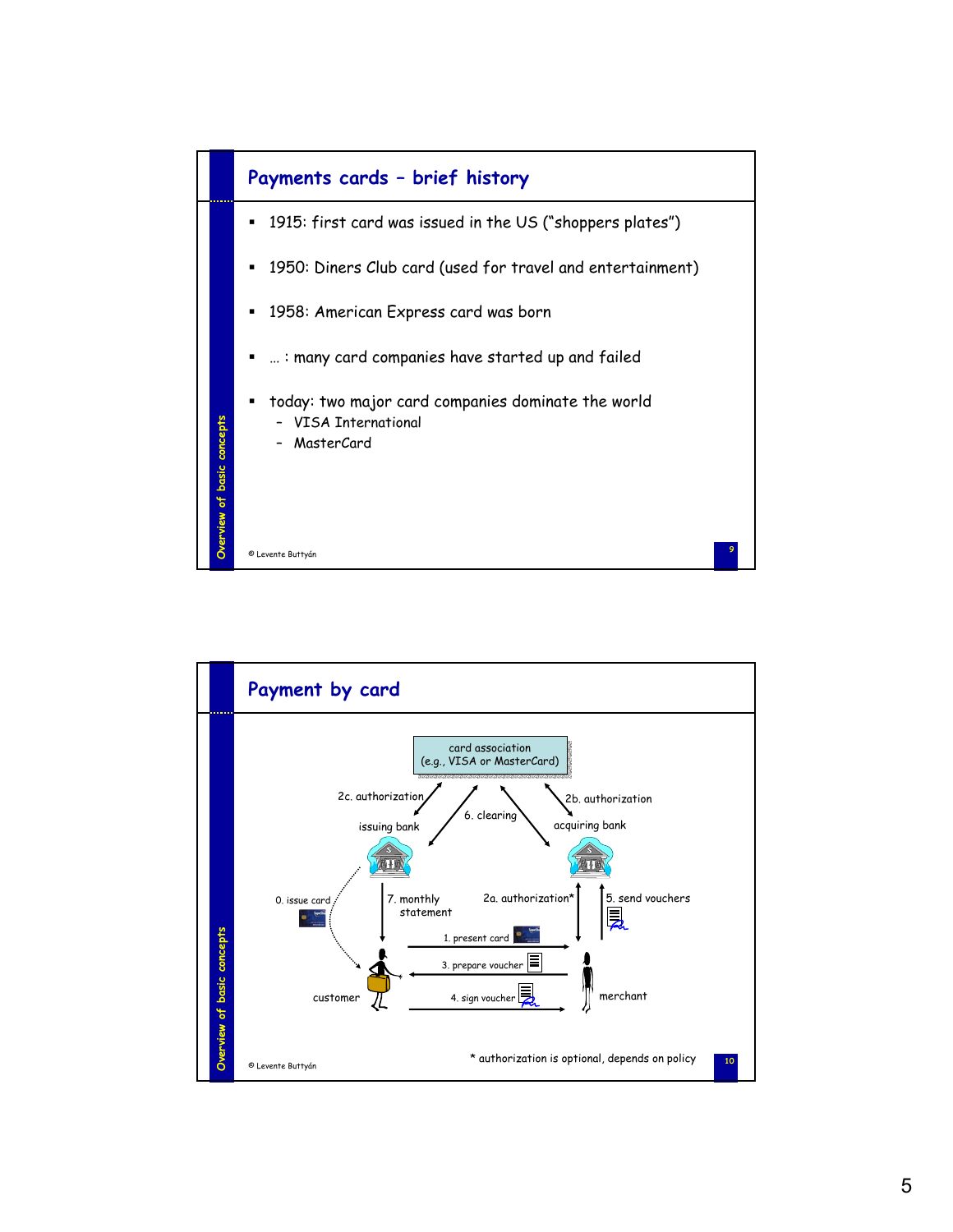

|                            | Payment card types                                                                                                                                                                                                                                     |
|----------------------------|--------------------------------------------------------------------------------------------------------------------------------------------------------------------------------------------------------------------------------------------------------|
|                            | debit card<br>- the customer must have a bank account associated with the card<br>transaction is processed in real time: the customer's account is<br>debited and the merchant's account is credited immediately                                       |
|                            | charge card<br>- the customer doesn't need to pay immediately but only at the end<br>of the monthly period<br>- if she has a bank account, it is debited automatically<br>- otherwise, she needs to transfer money directly to the card<br>association |
| Overview of basic concepts | credit card<br>- the customer doesn't need to pay immediately, not even at the end<br>of the monthly period<br>the bank doesn't count interest until the end of the monthly<br>period<br>© Levente Buttyán                                             |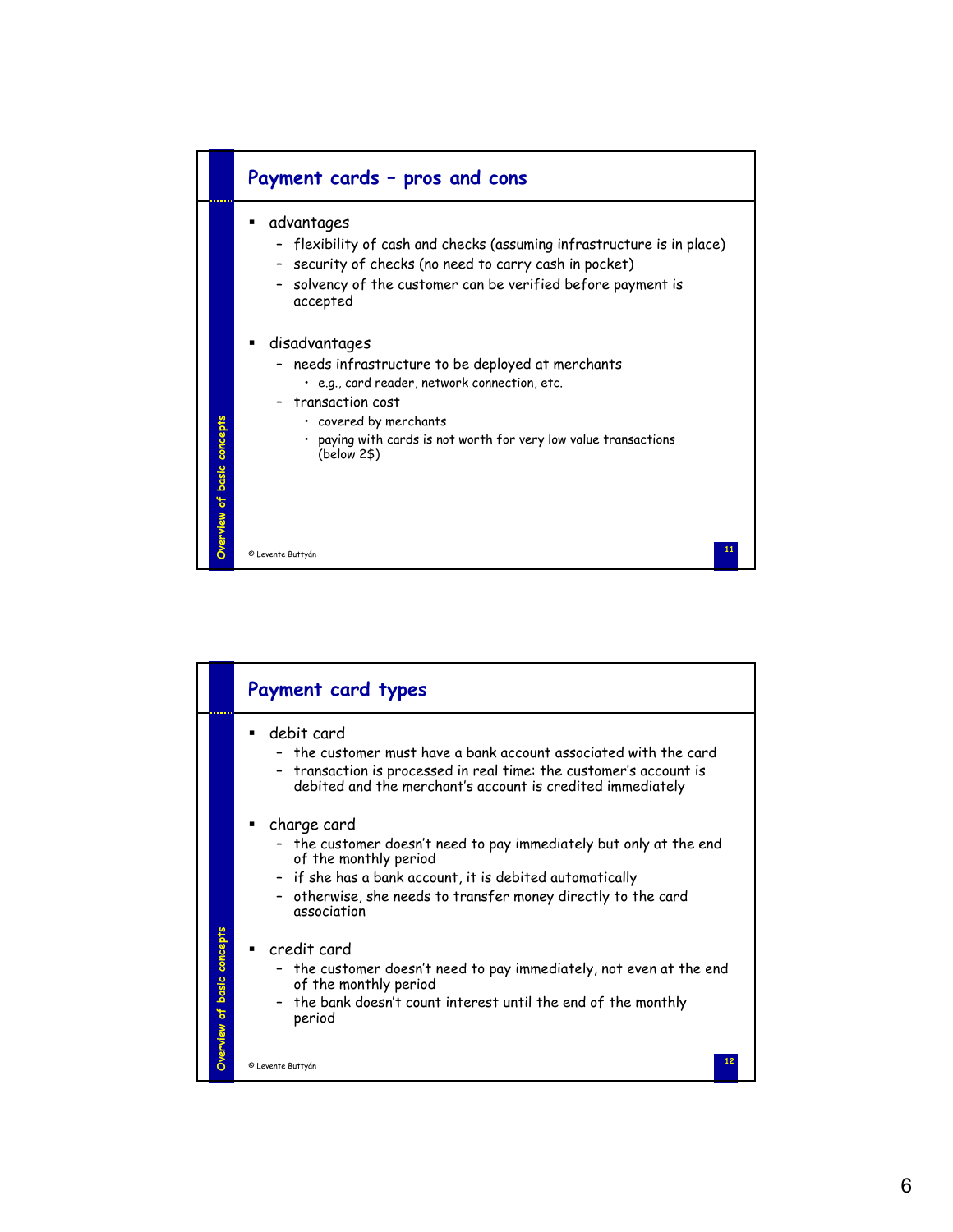

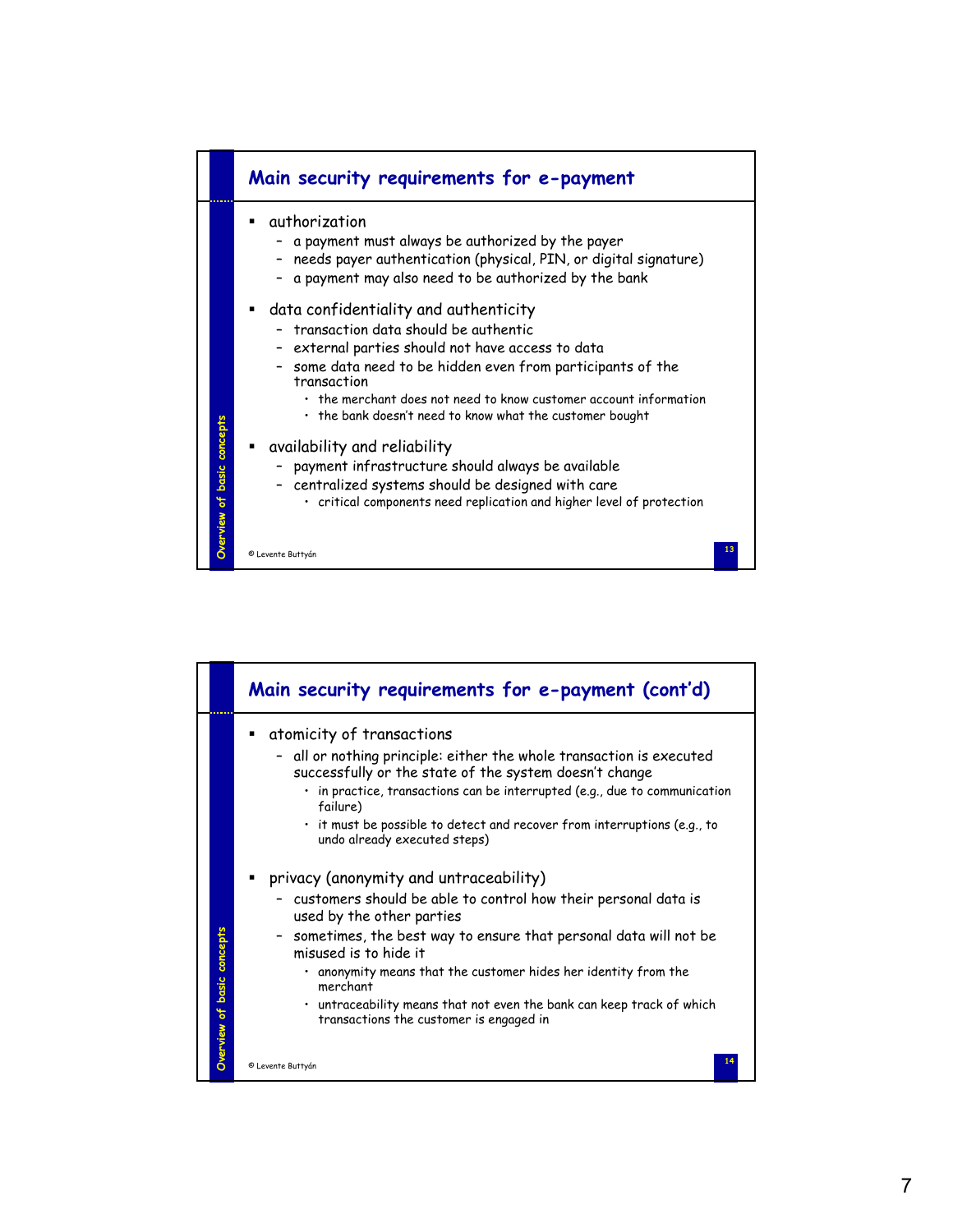

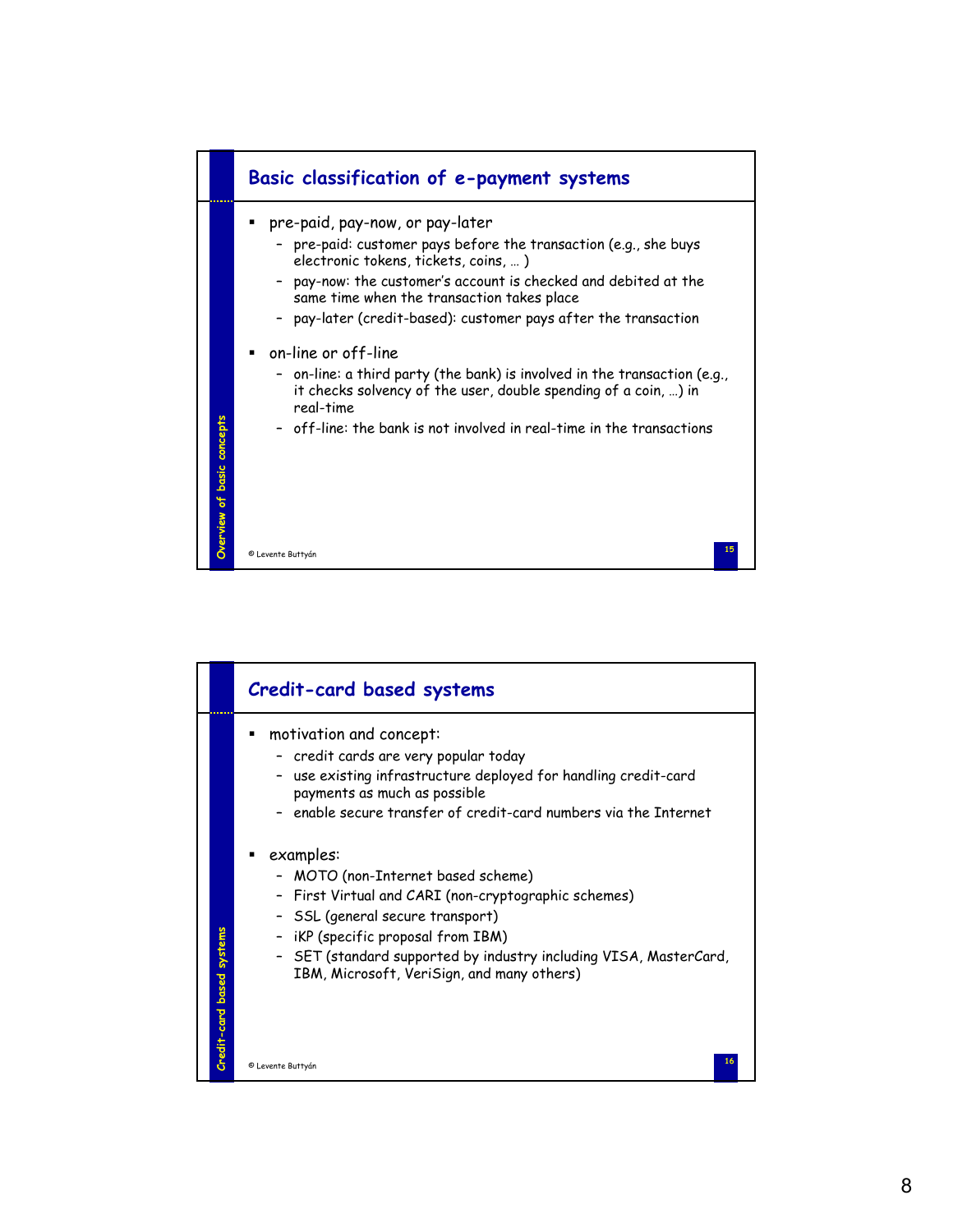

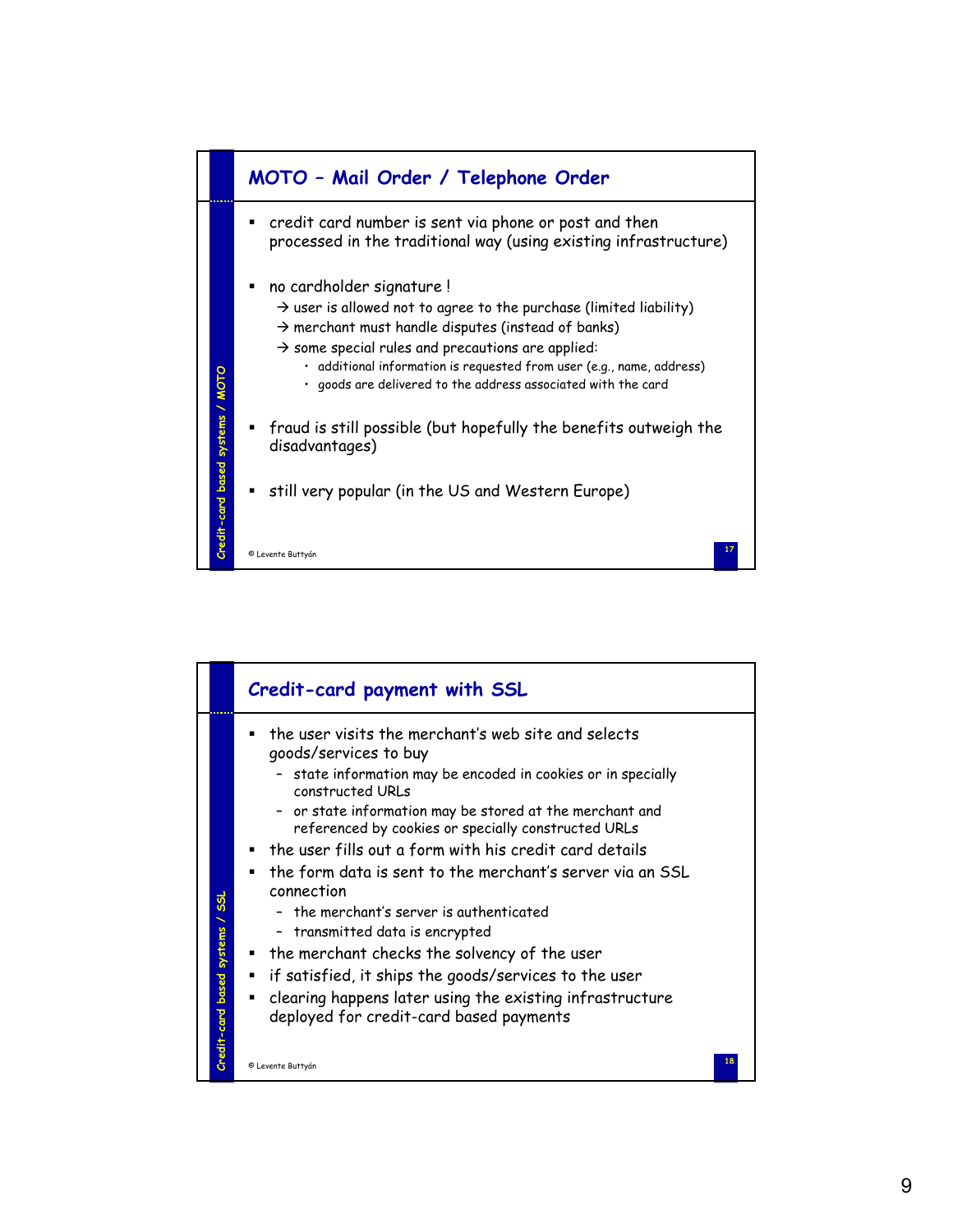

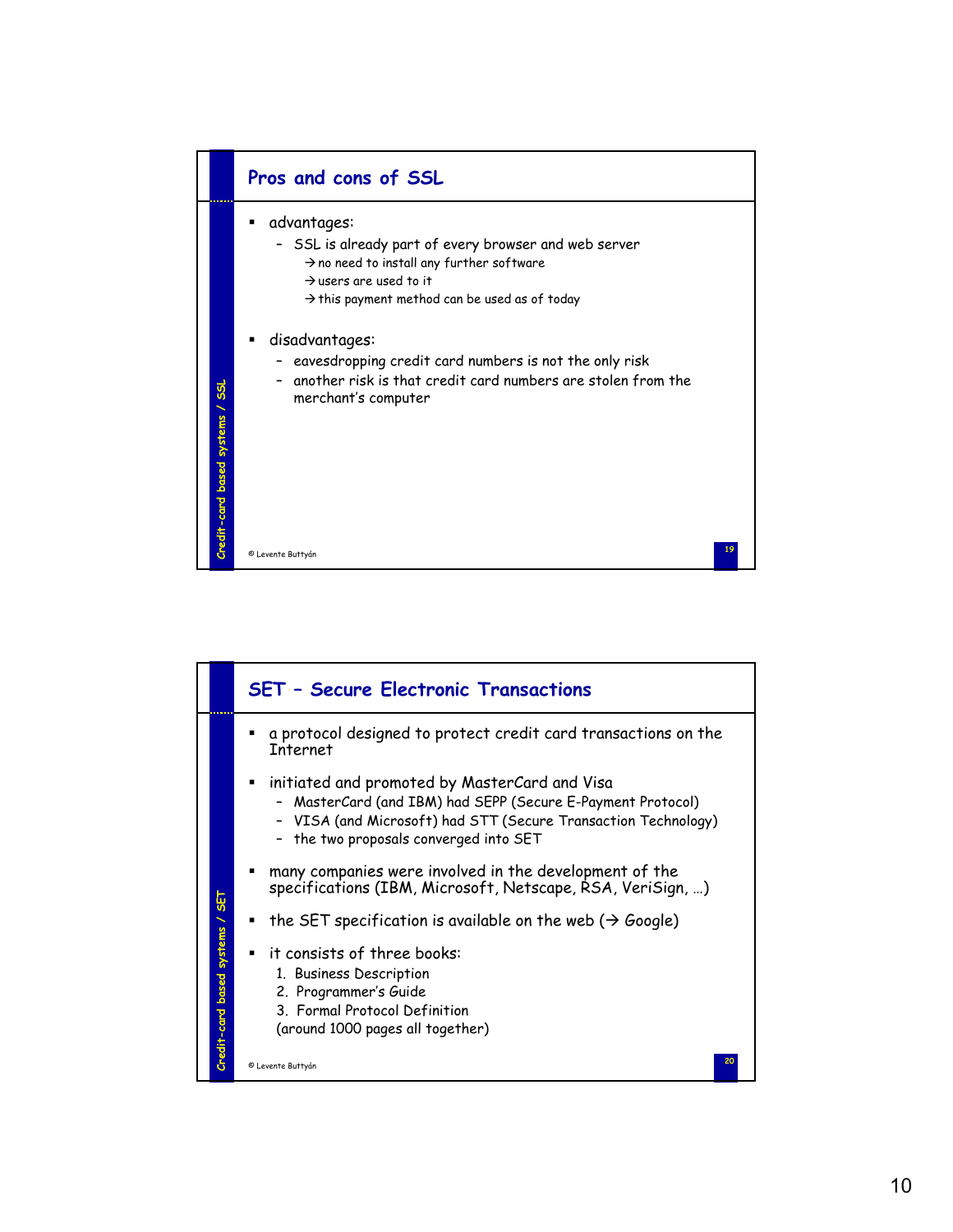

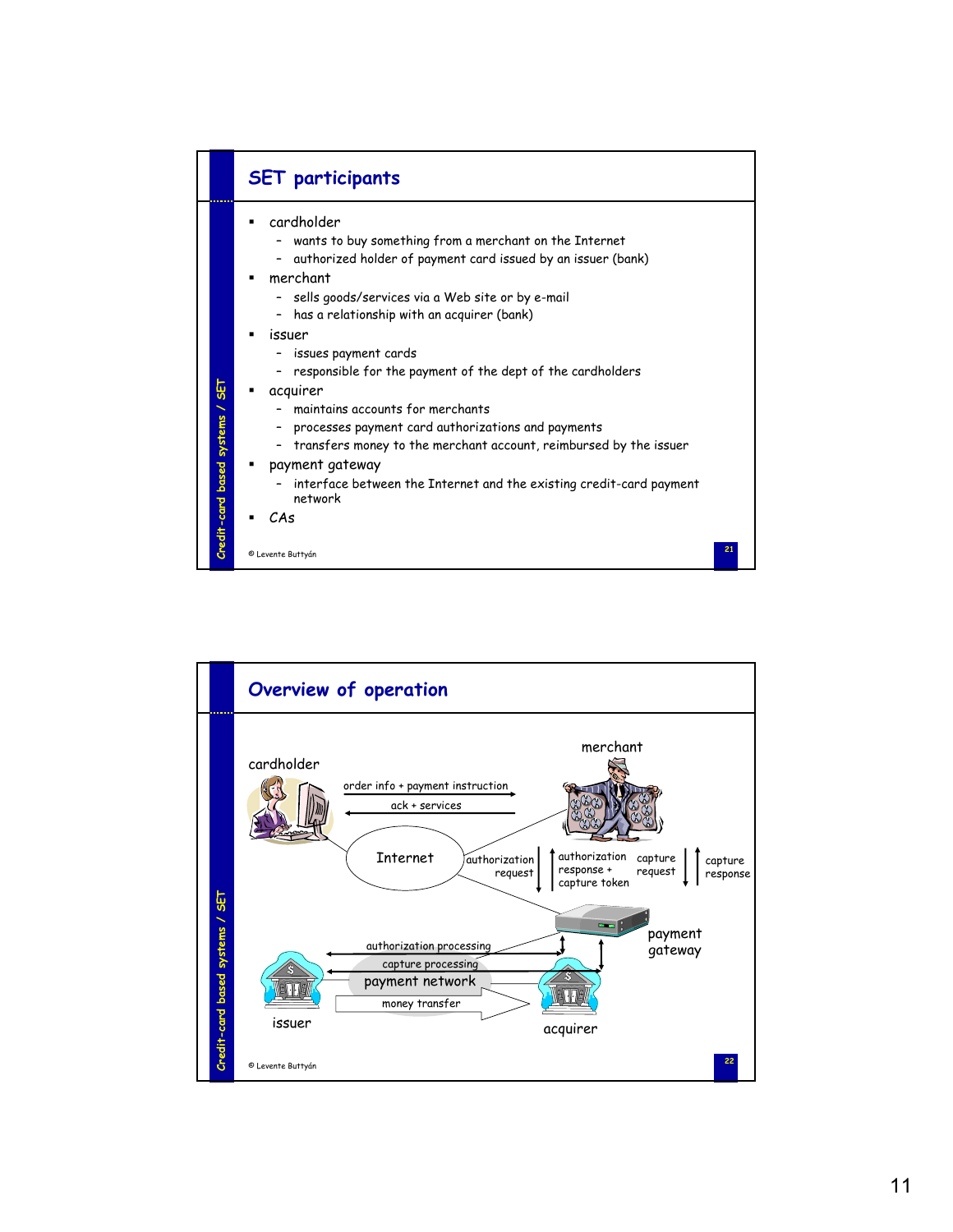

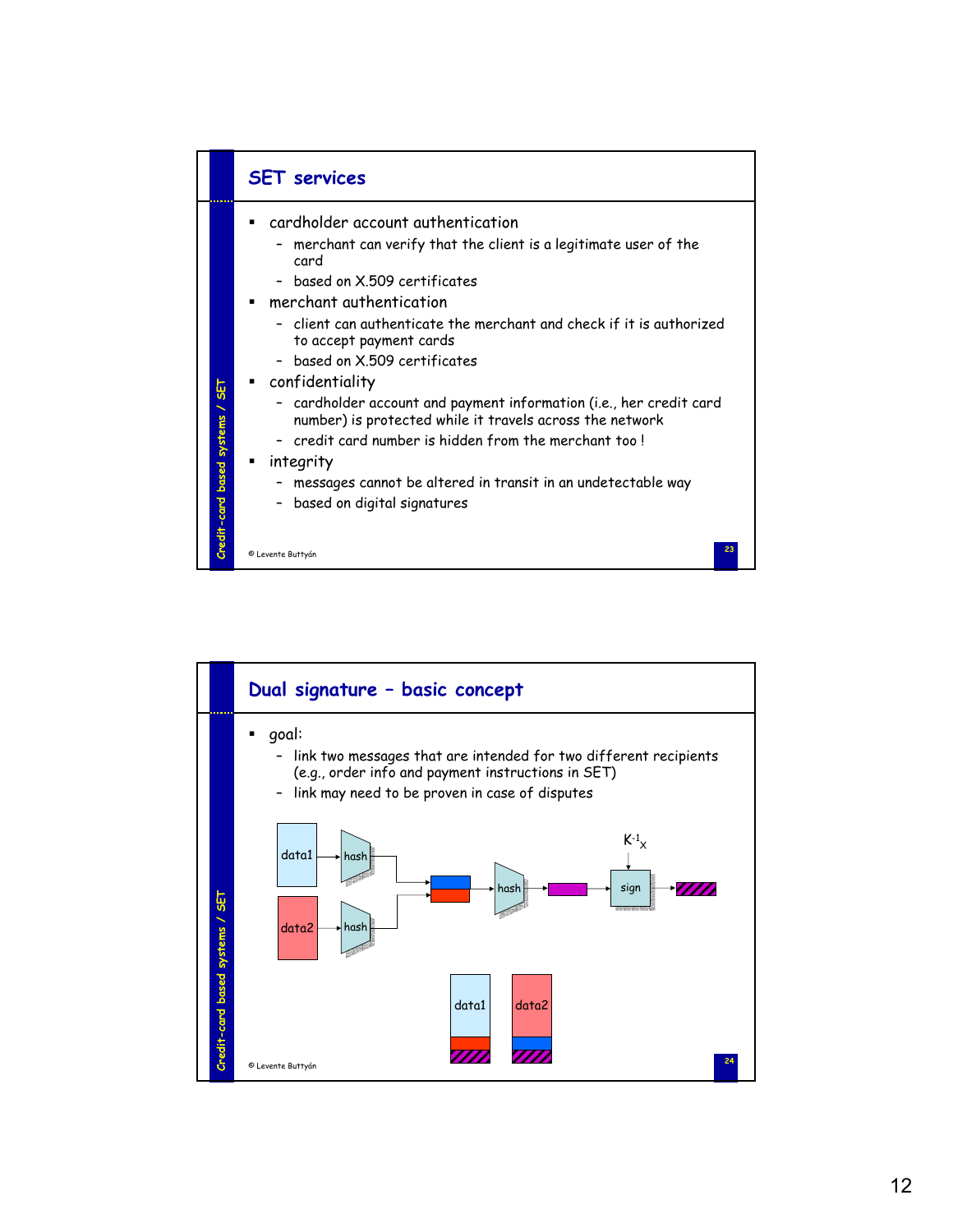

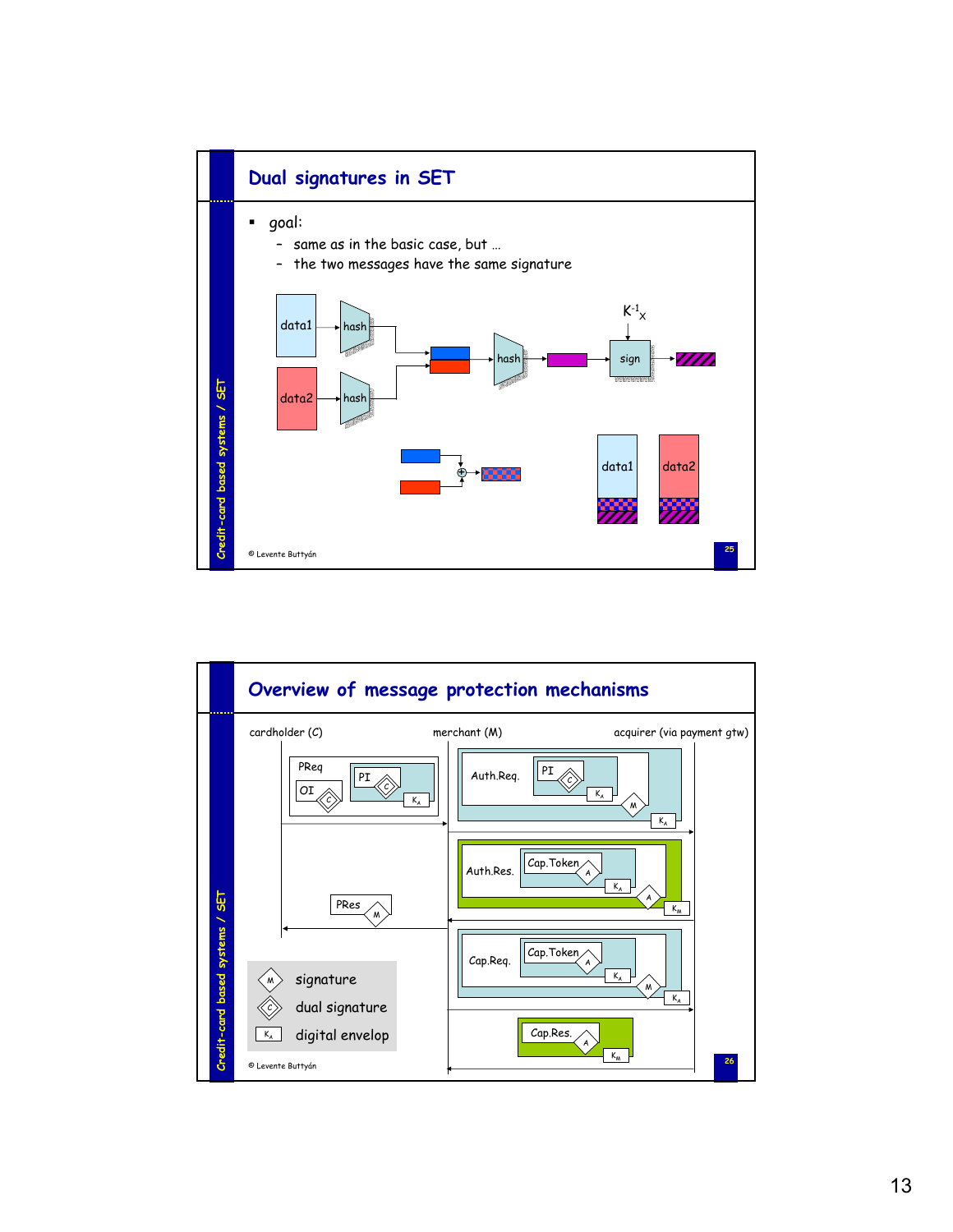

|                 | Electronic cash                                                                                                                                                                                                                                                                                      |
|-----------------|------------------------------------------------------------------------------------------------------------------------------------------------------------------------------------------------------------------------------------------------------------------------------------------------------|
|                 | motivation and concept:<br>- people like cash (75-95% of all transactions in the world are paid<br>in cash)<br>- design electronic payment systems that have cash-like<br>characteristics<br>- it is possible to ensure untraceability of transactions (an<br>important property of real-world cash) |
| Electronic cash | examples:<br>- DigiCash (on-line)<br>- CAFE (off-line)                                                                                                                                                                                                                                               |
|                 | 28<br>© Levente Buttyán                                                                                                                                                                                                                                                                              |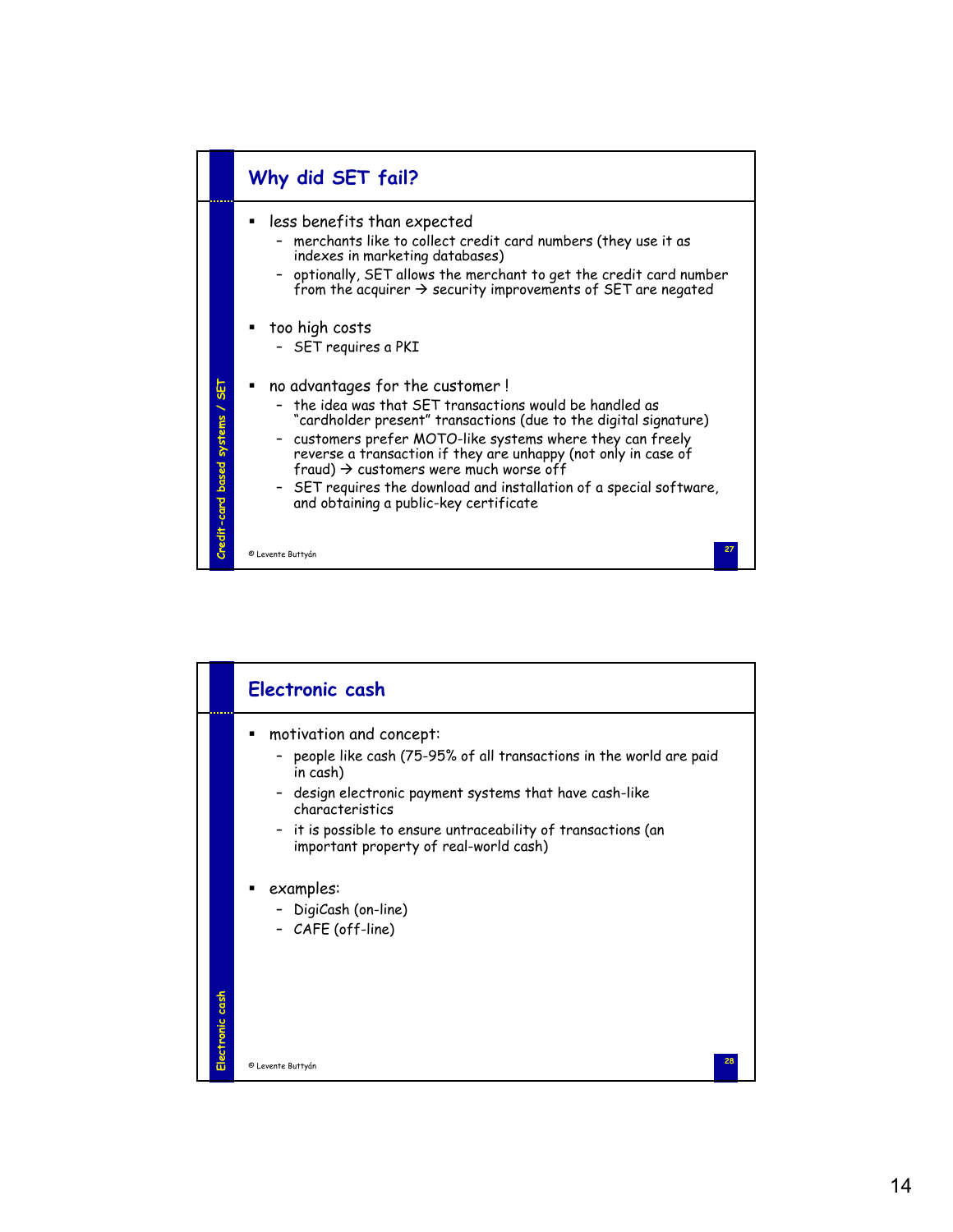

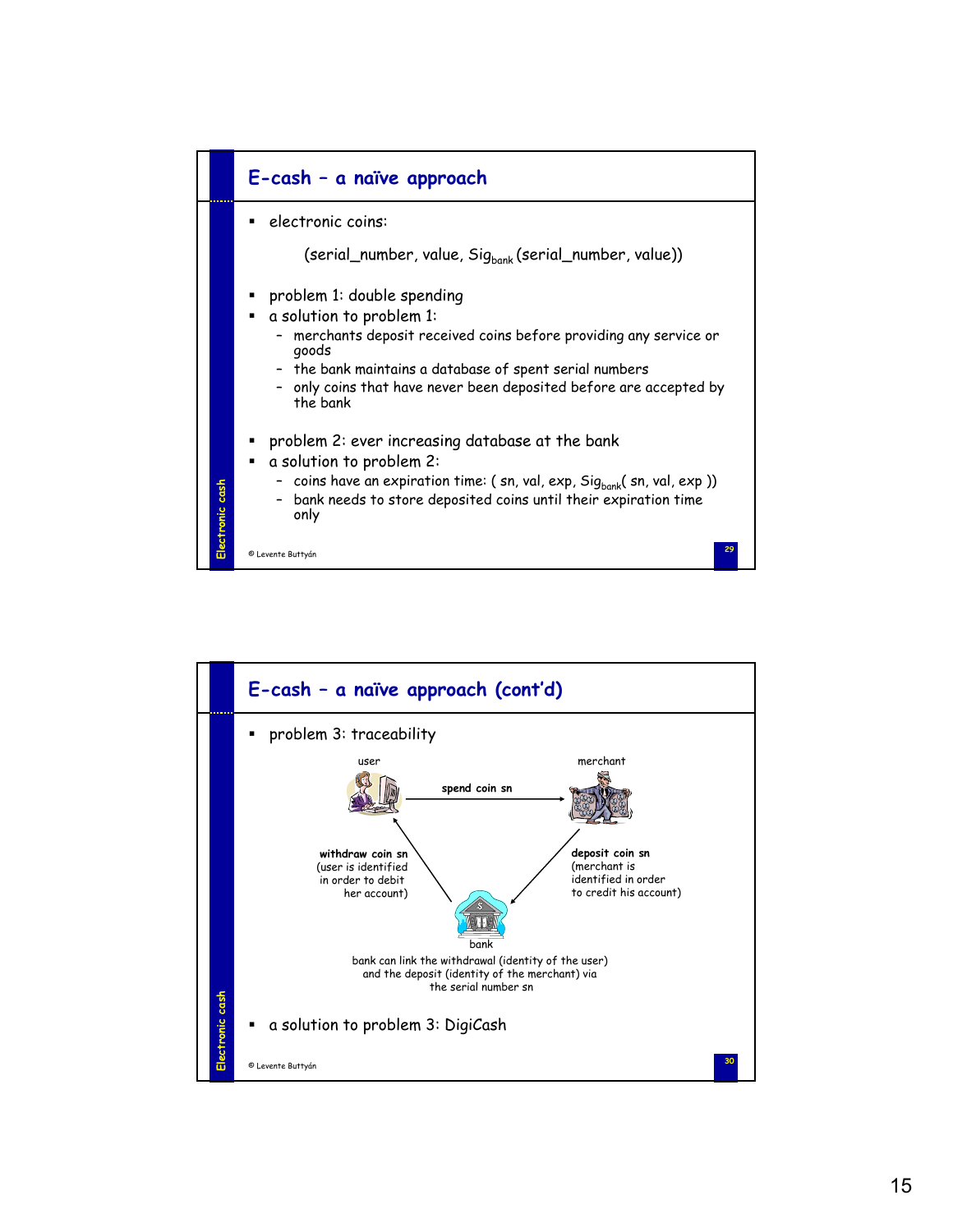

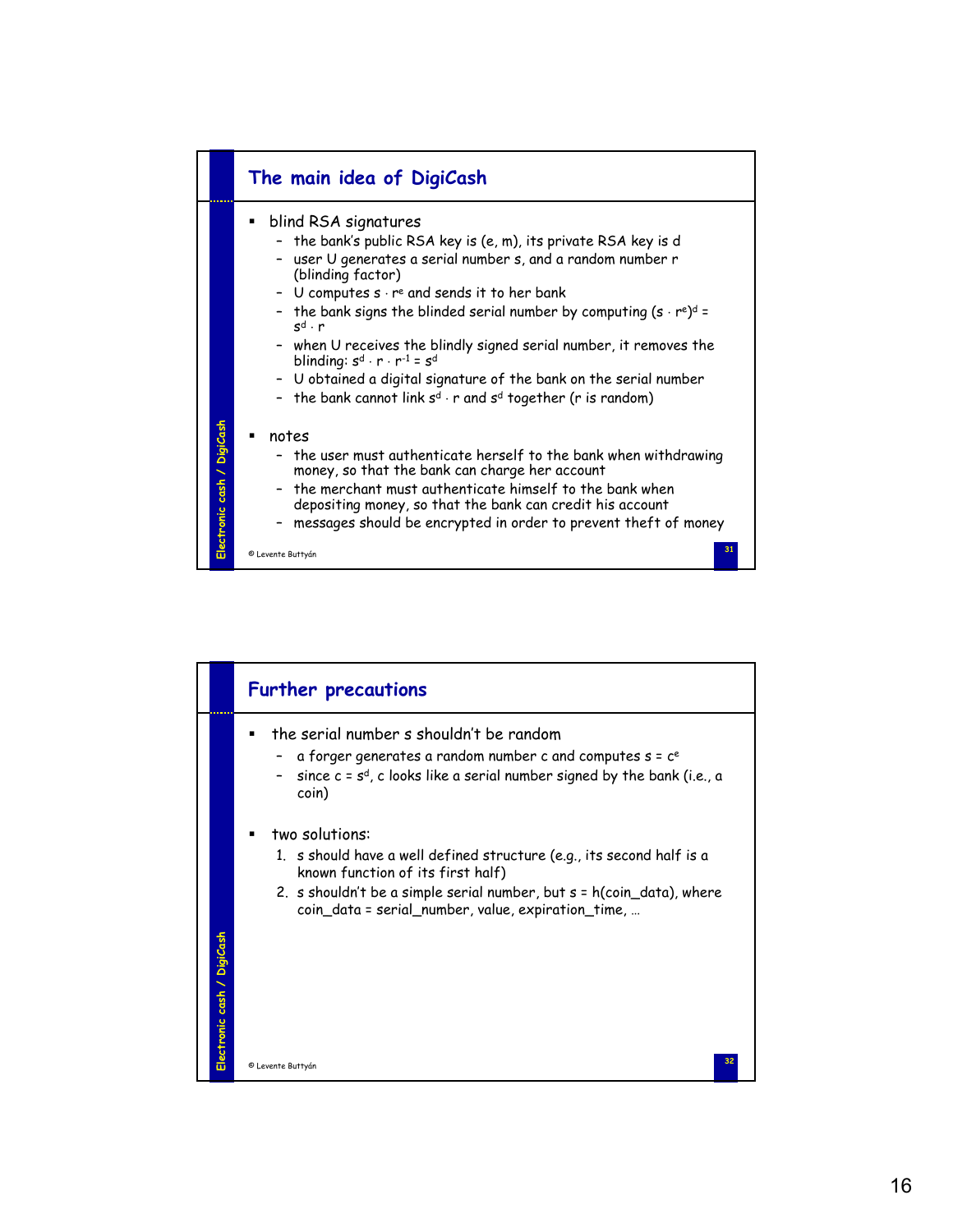

|                      | Micropayment schemes                                                                                                                                                                                                                                                                                                                                                                                                                                |
|----------------------|-----------------------------------------------------------------------------------------------------------------------------------------------------------------------------------------------------------------------------------------------------------------------------------------------------------------------------------------------------------------------------------------------------------------------------------------------------|
|                      | motivation and concept:<br>many transactions have a very low value (e.g., paying for one second<br>of a phone call, for one article in a newspaper, for one song from a<br>CD, for 10 minutes of a TV program, etc.)<br>- transaction costs of credit-card, check, and cash based payments<br>may be higher than the value of the transaction<br>need solutions optimized for very low value transactions (perhaps<br>by sacrificing some security) |
| Micropayment schemes | examples:<br>- PayWord<br>probabilistic micro-payment schemes<br>the truth: micropayment schemes are not very successful so far<br>- people are used to get these kind of things for free<br>if they have to pay, they prefer the subscription model                                                                                                                                                                                                |
|                      | © Levente Buttyán                                                                                                                                                                                                                                                                                                                                                                                                                                   |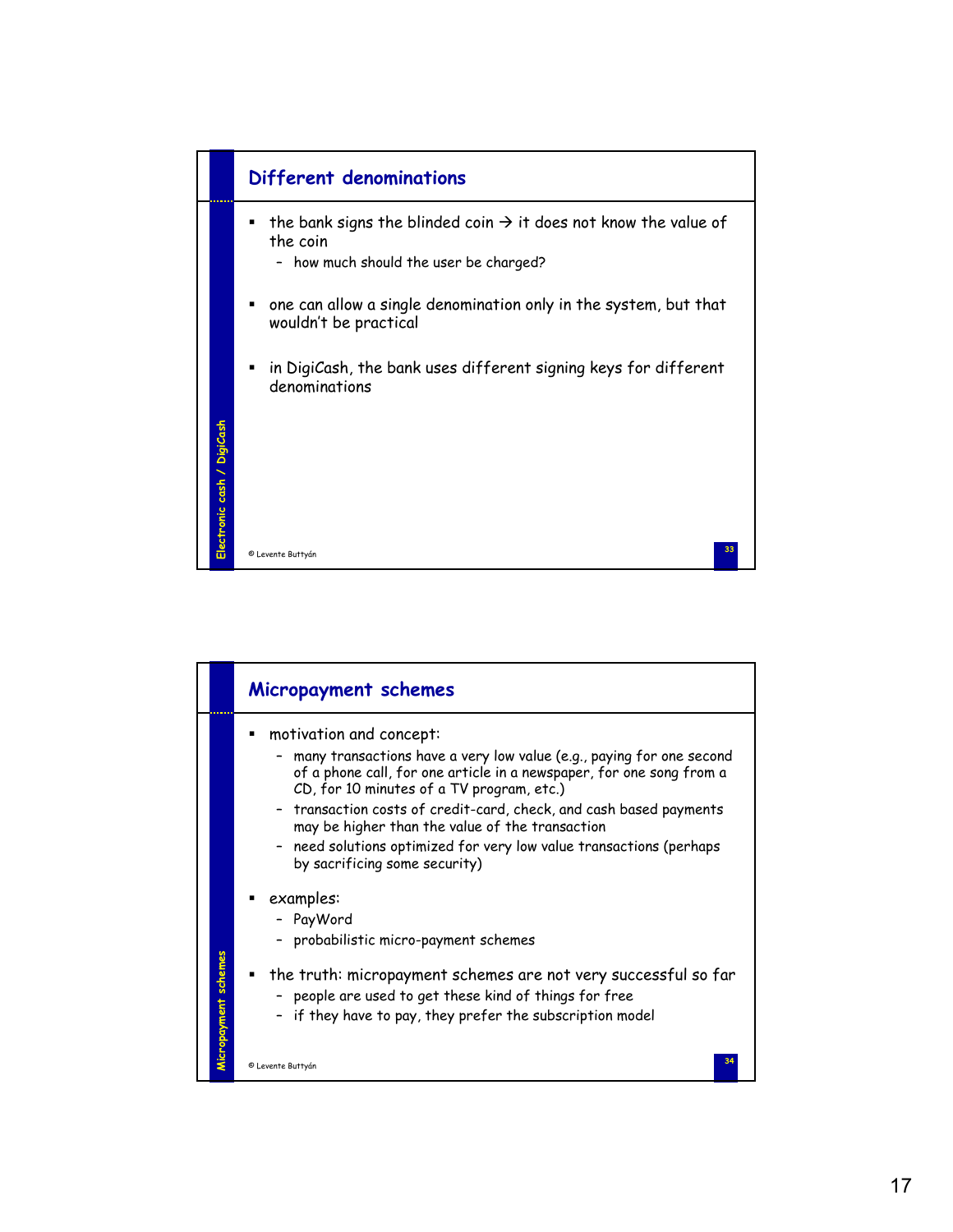

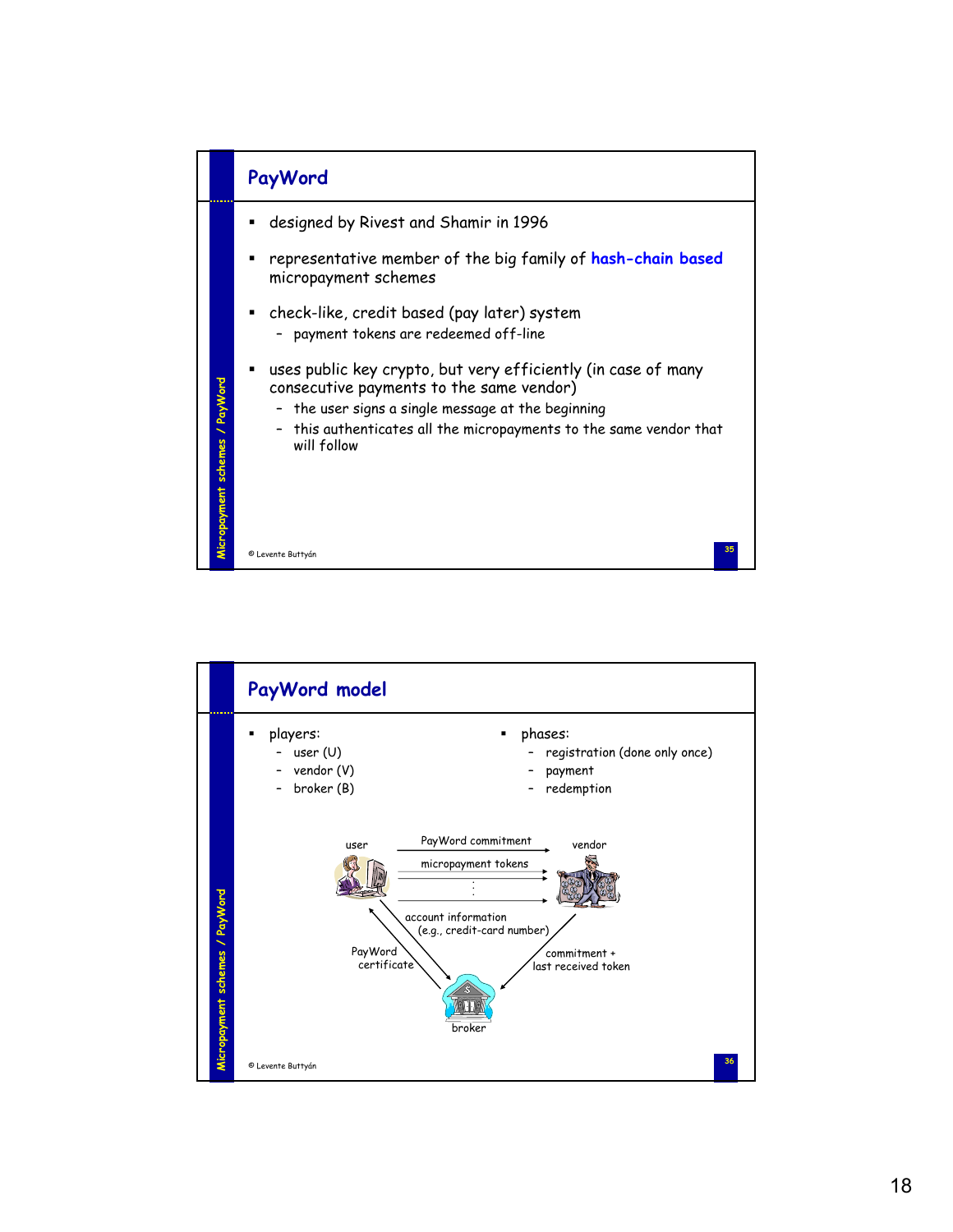

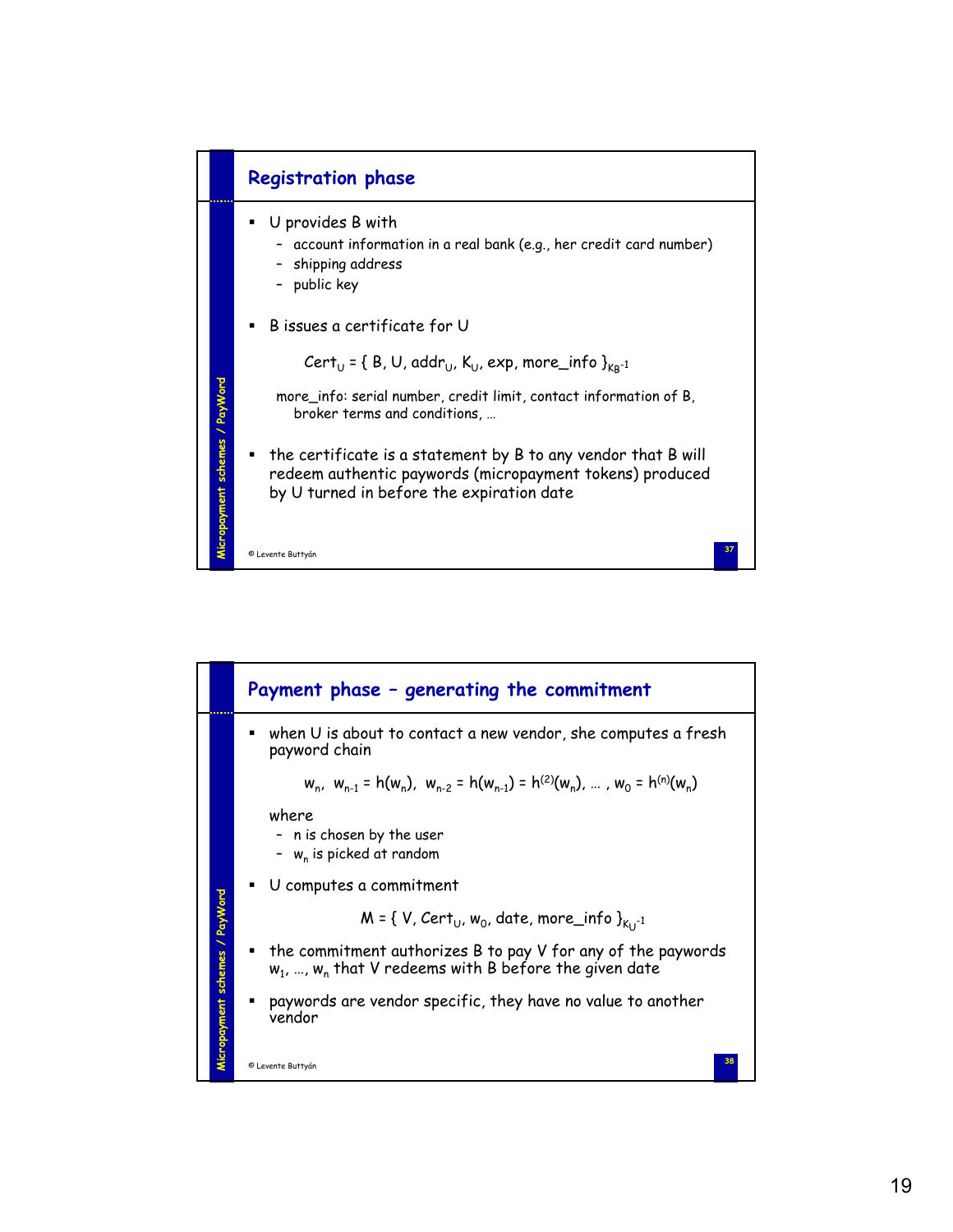

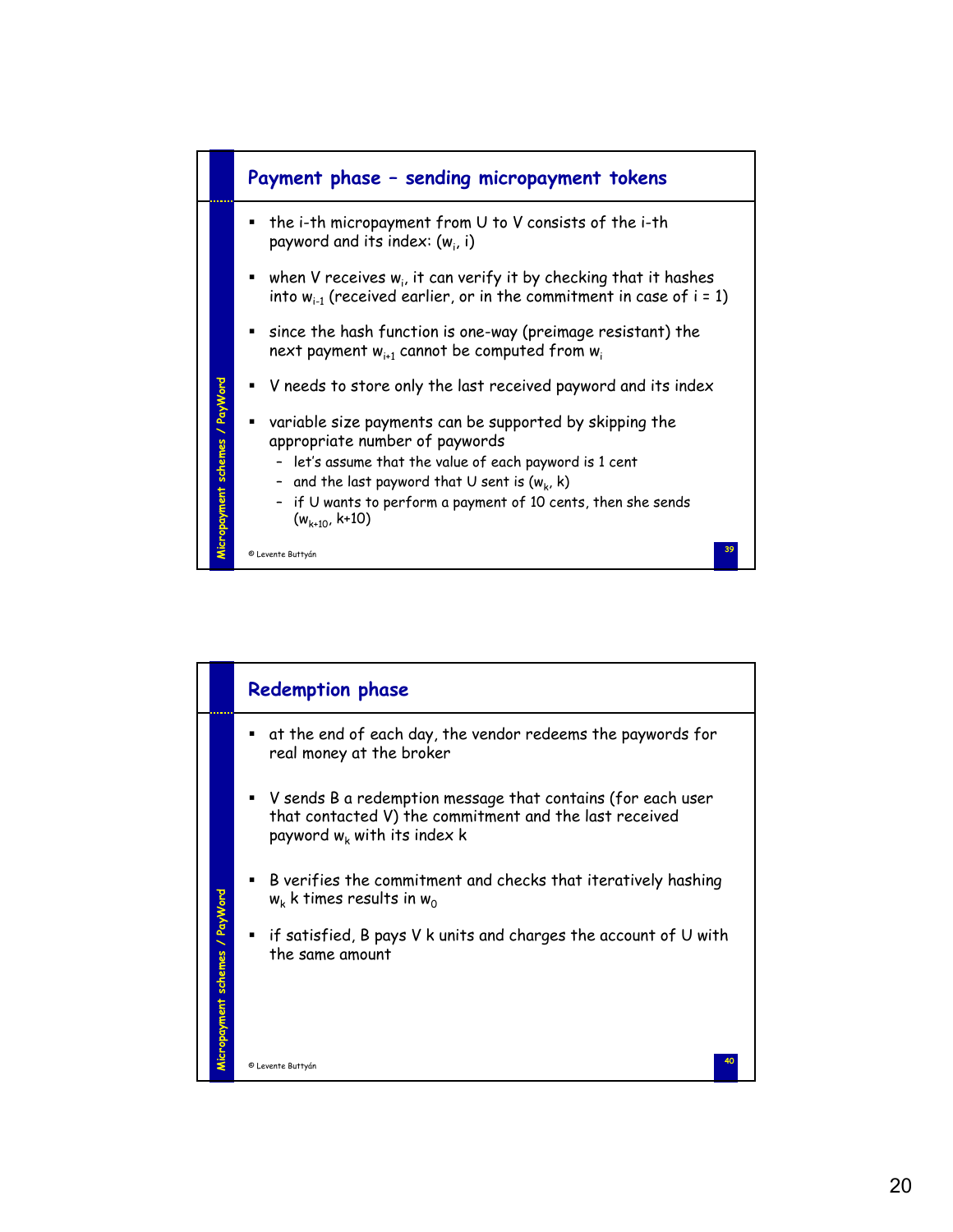

|                                              | Probabilistic micropayment schemes                                                                                                                                                                                                                                                                                                                                                                                                                                                                                                             |
|----------------------------------------------|------------------------------------------------------------------------------------------------------------------------------------------------------------------------------------------------------------------------------------------------------------------------------------------------------------------------------------------------------------------------------------------------------------------------------------------------------------------------------------------------------------------------------------------------|
|                                              | motivation:<br>in traditional micropayment schemes, the vendor cannot aggregate<br>micropayments of different users<br>- if the user spent only a few cents, then the cost of redeeming the<br>micropayment tokens may exceed the value of the payment<br>example: typical value of a payword is 1 cent, whereas processing a<br>credit-card transaction costs about 25 cents                                                                                                                                                                  |
| Micropayment schemes / Probabilistic schemes | main idea:<br>suppose that U wants to pay 1 cent to V<br>- U sends to V a lottery ticket that is worth 10\$ if it wins, and it<br>wins with probability 0.001<br>- the expected value of U's payment is exactly 1 cent<br>- if V conducts business with many users, then he approximately<br>earns the value of the services/goods provided<br>- advantage: only winning lottery tickets are redeemed at the bank<br>> number of vendor-bank transactions is greatly reduced<br>I value of lottery tickets surely exceeds the transaction cost |
|                                              | © Levente Buttyán                                                                                                                                                                                                                                                                                                                                                                                                                                                                                                                              |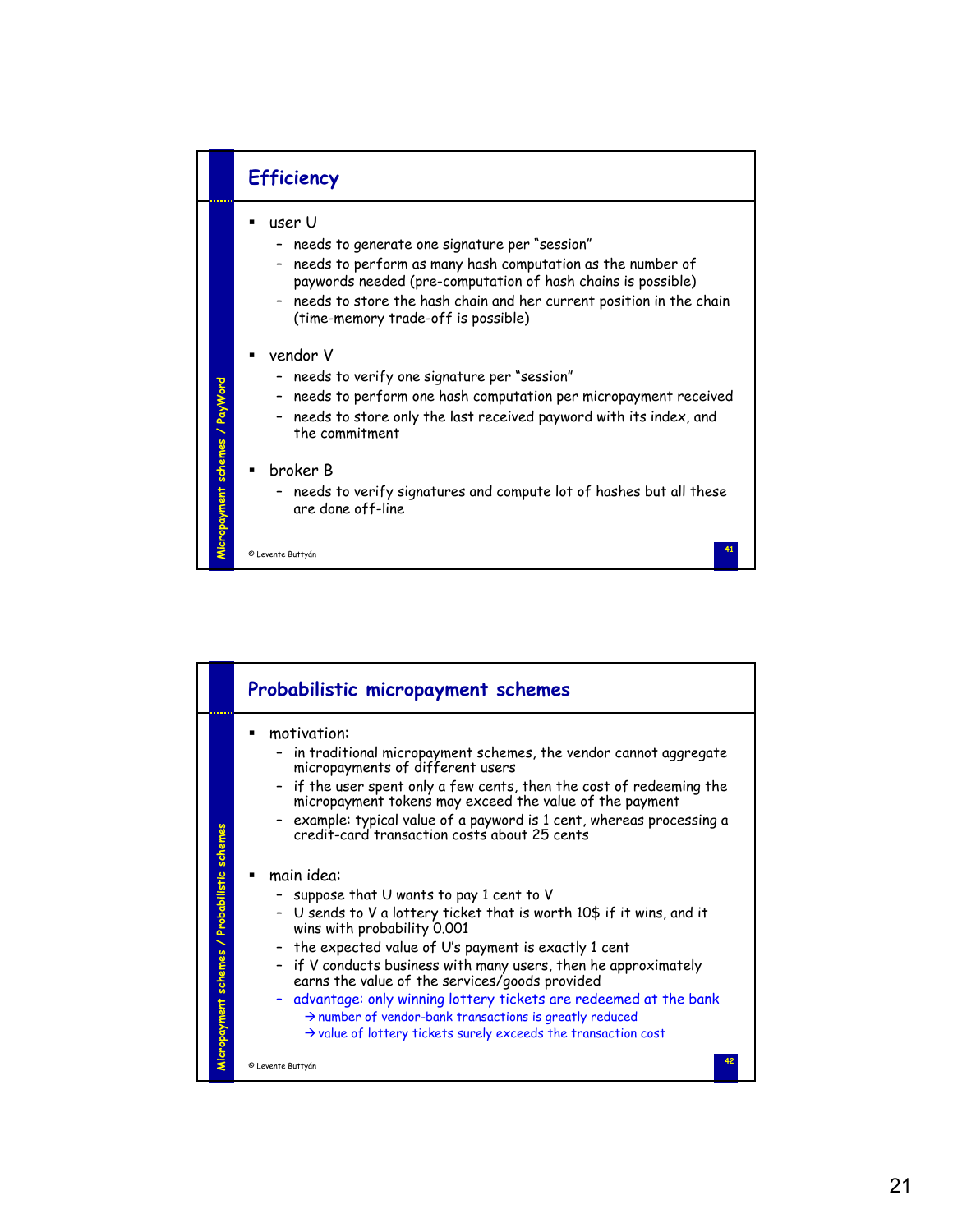

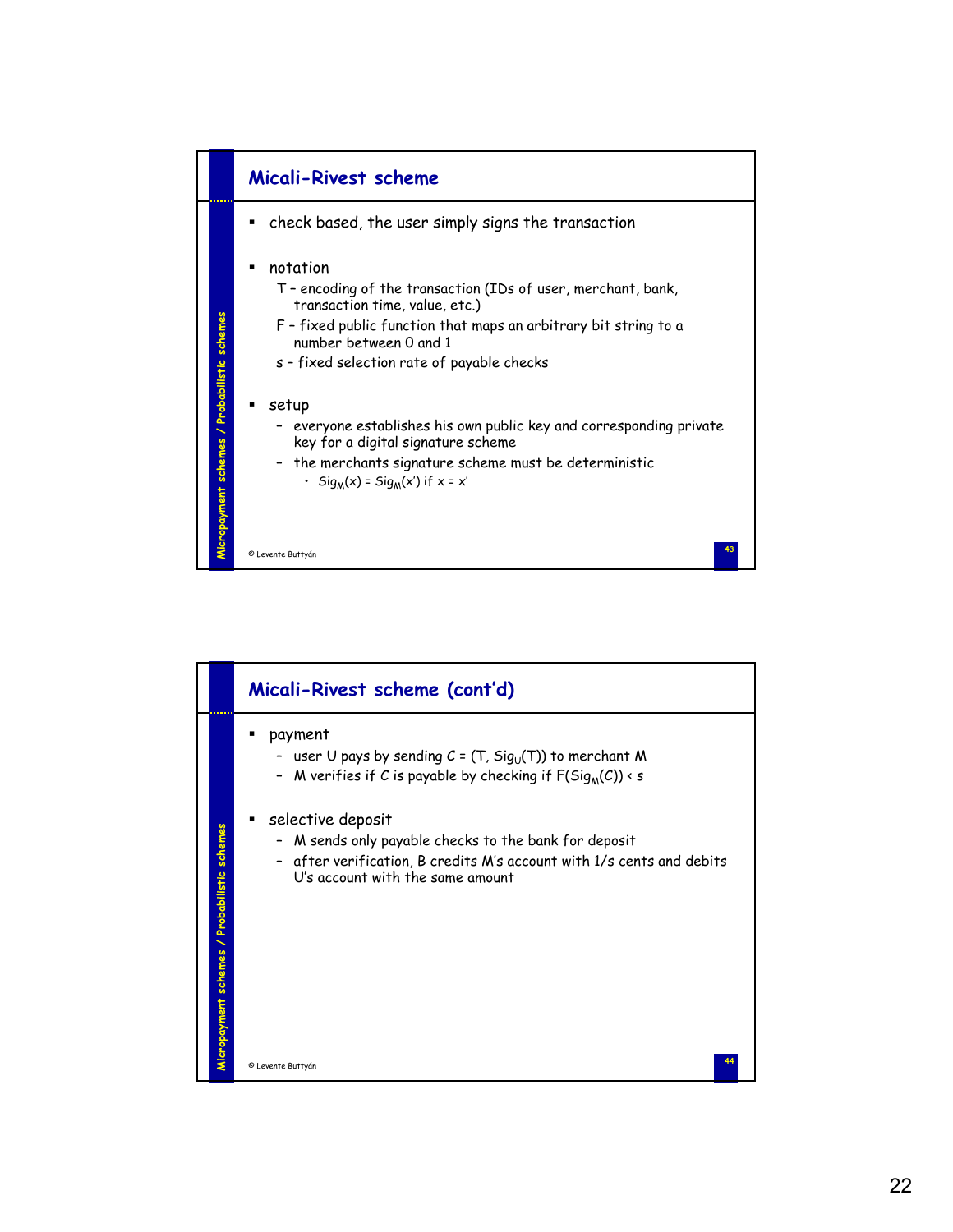

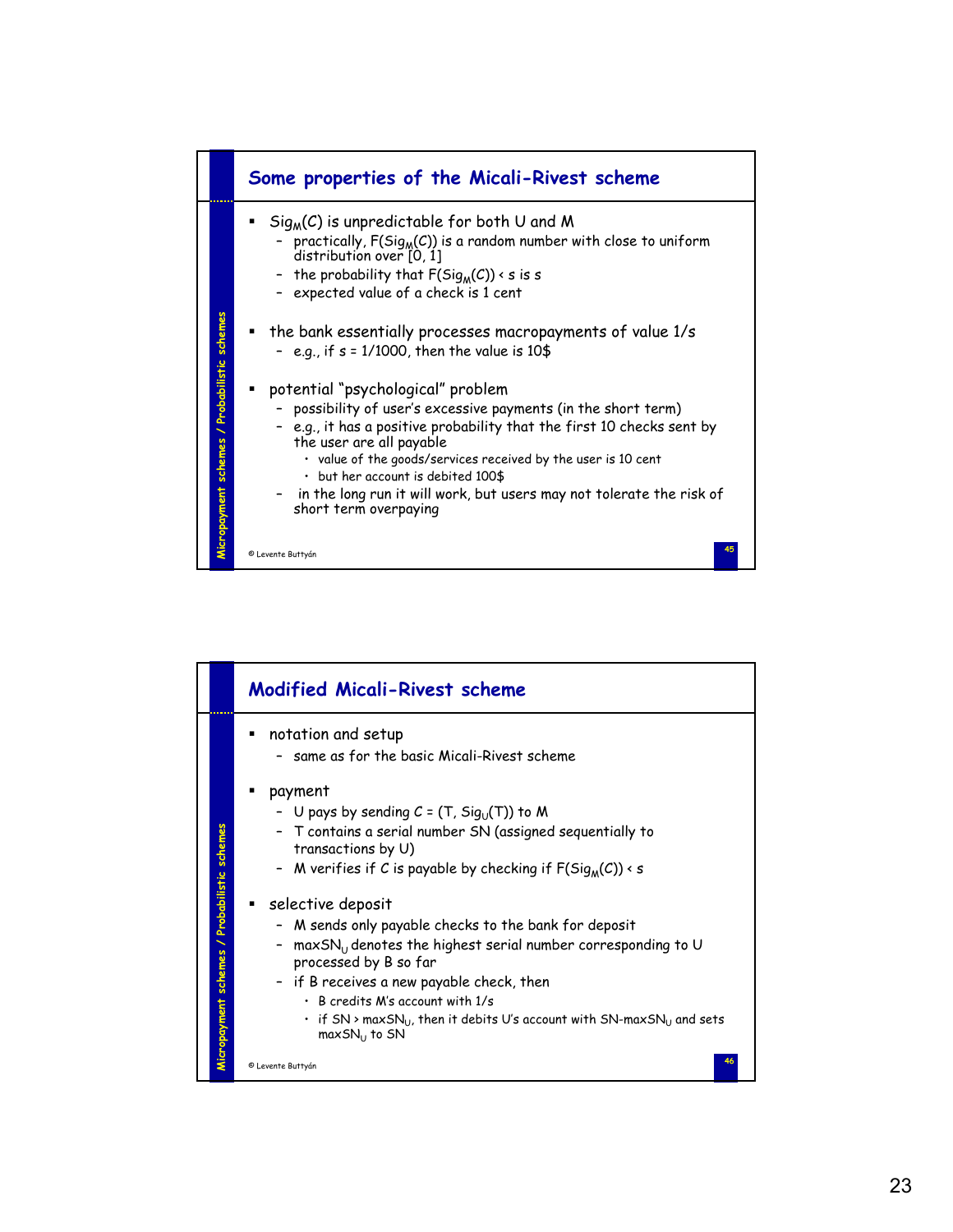